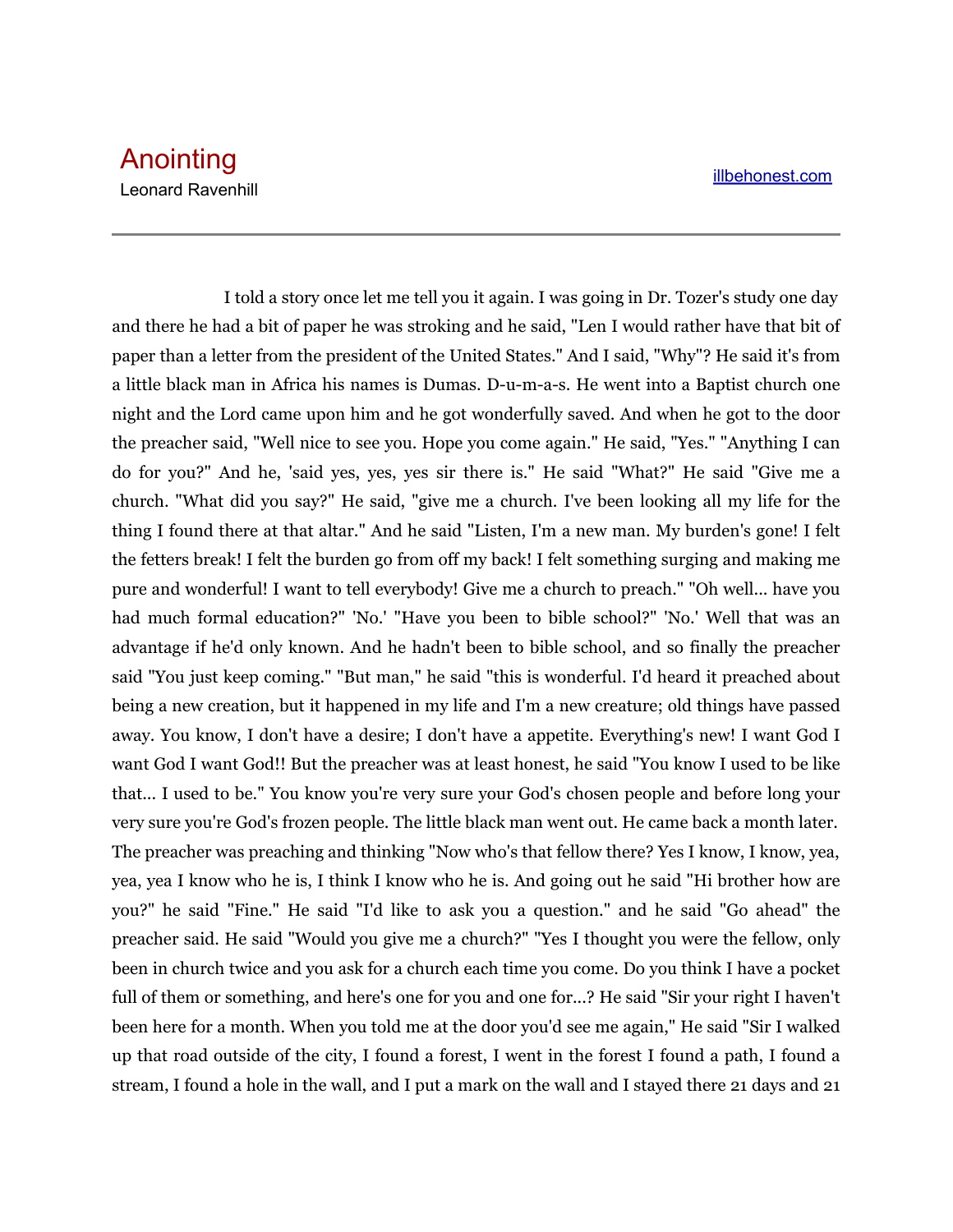night with my Bible." And he said "Lord you and I just the two of us, we're going to have it out. Did I go out of that door with an assurance 'I called you to minister?' or did I go out and say 'you will never get me to preach?' It's one of the two." He said "I ate no bread, I talked with nobody, I washed my face in the stream, and right in the middle of that 21 days the Holy Ghost came upon me. And the Spirit said, 'I've called you to preach. And when you lay hands on the sick, the sick will recover. Go ahead.' Are you going to give me a church?" "Well, we do have an elder's meeting on Wednesday night." If you could come back on Sunday." And the elders discussed it and said, "You know, he's a bit of a freak, you're not going to get rid of him. Now we do have a little tin church out on the other side of town, you know a shack, Why not give it to him? it's only got 5 members. And you know, he's ignorant and rude, and his grammar isn't good, and he couldn't deal with a text very well, he couldn't... truth is, all he'd do is ill treat it. And they wouldn't want to go hear him after a few days, a few weeks, and they will close it down and say, 'You see, you weren't called.'" Why was Tozer reading this little dog-eared paper—and Tozer, he's about as emotional as a toothpick— and he kisses the paper and says "I'd rather have this piece of paper than a letter from the President of the United States." He said, "At last, the man I've heard so much about. I've got a letter from him. Dumas, the man they sent outside of town; the man they thought they would break his heart with five colored people. Now he has one of the stateliest churches in the city of Durban! I believe after about 1200 people every Lord's day to hear him minister. The little church that sat in judgment on him is still a little shrunken church. But listen friend, is the secret that he went a cave for 21 days and said "Lord, in the light of eternity you talk into this heart of mine and your going to tell me one of two things: either I'm anointed to preach or I'm not? (Did you ever do that preacher? It's tough.) That's not the secret. As I remember the story it's this: that he went into that cave on the 17th of November, and every year more than 15 years in succession, when he came to the 17th of November he kissed his wife and children goodbye. I don't think he kissed the deacons, but he said goodbye to the deacons, and he went back into that cave and stayed 21 days and 21 nights. Only a few preachers can say amen to that, you'd better not because you dare not some of you. days to renew his anointing! Every year he's had new councils from God, new revelations from God, new anointings from God! There is no such thing as one filling with the Holy Ghost that's going to last you from here to eternity, I don't believe that. Do you believe that brother Murrel? No sir. There are repeated anointings; there are times when God will withdraw himself and make you feel as though your dropping into the nether most hell. He'll leave you alone to see if your going to struggle after His anointing or your gonna go on in your own eloquence and ability. The Lord thy God is a jealous God!